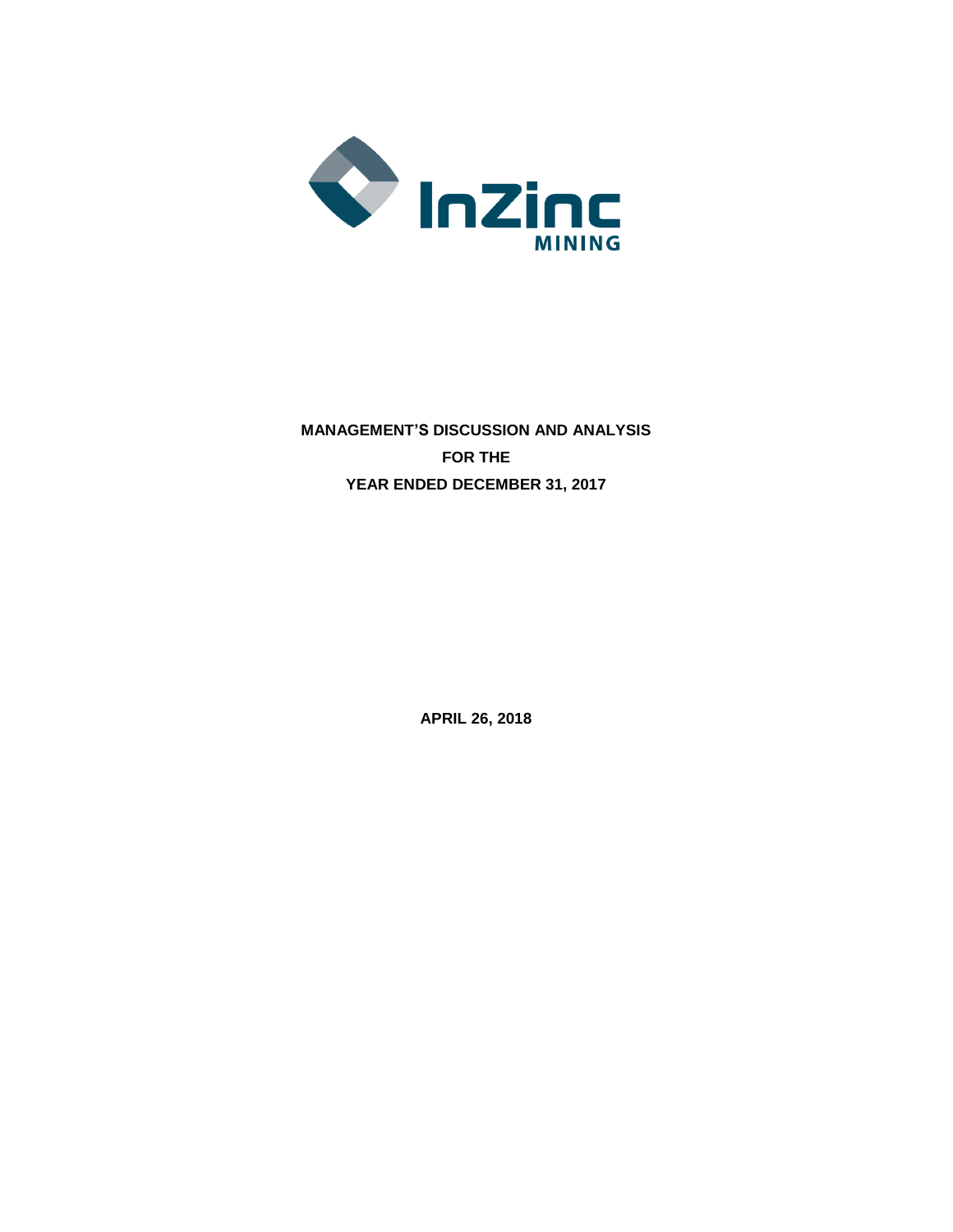### *Description of Management Discussion and Analysis*

The purpose of this Management Discussion and Analysis ("MD&A") is to explain management's point of view regarding the past performance and future outlook of InZinc Mining Ltd. (the "Company"). This report also provides information to improve the reader's understanding of the consolidated financial statements and related notes for the year ended December 31, 2017 and 2016 as well as important trends and risks affecting the Company's financial performance. The following discussion is dated and current as of April 26**,** 2018. This MD&A contains forward-looking information and statements which are based on the conclusions of management. The forward-looking information and statements are only made as of the date of this MD&A.

The Company's certifying officers, based on their knowledge, having exercised reasonable diligence, are also responsible to ensure that these filings do not contain any untrue statement of a material fact or omit to state a material fact required to be stated or that is necessary to make a statement not misleading in light of the circumstances under which it was made, with respect to the period covered by these filings, and these financial statements together with the other financial information included in these filings. The Board of Directors' approves the Financial Statements and MD&A and ensures that management has discharged its financial responsibilities. The Board's review is accomplished principally through the Audit Committee, which meets periodically to review all financial reports, prior to filing.

All amounts are stated in Canadian dollars unless otherwise indicated. Additional information on the Company is available on SEDAR and at the Company's website, **www.inzincmining.com**.

# *Forward-Looking Statements*

Certain disclosures contained in this MD&A may constitute forward-looking information. This is information regarding possible events, conditions or results of operations of the Company that is based upon assumptions about future economic conditions and courses of action which is inherently uncertain. All information other than statements of historical fact may be forward-looking information.

Forward-looking information is subject to a variety of risks and uncertainties which could cause actual events or results to differ from those reflected in the forward-looking statements, including, without limitation, risks and uncertainties relating to the interpretation of drill results and the estimation of mineral resources, the geology, grade and continuity of mineral deposits and the possibility that future exploration and development results will not be consistent with the Company's expectations. Some other risks and factors which could cause results to differ materially from those expressed in the forward-looking information contained in this MD&A are described under the heading "Risks and Uncertainties".

Readers are cautioned that any such listings of risks are not, and in fact cannot be, complete. Although the Company has attempted to identify important factors that could cause actual events and results to differ materially from those described in the forward-looking information, there may be other factors that cause events or results to differ from those intended, anticipated or estimated. The Company believes the expectations reflected in the forward-looking information are reasonable but no assurance can be given that these expectations will prove to be correct and readers are cautioned not to place undue reliance on forward-looking information contained in this MD&A.

The forward-looking information contained in this MD&A is provided as of the date hereof and the Company undertakes no obligation to update publicly or revise any forward-looking information, whether as a result of new information, future events or otherwise, except as otherwise required by law. All of the forwardlooking information contained in this MD&A is expressly qualified by this cautionary statement.

# **Description of Business**

The Company is incorporated under the Canada Business Corporations Act and is listed on the TSX Venture Exchange ("TSX-V") under the symbol "IZN". It was renamed from Lithic Resources Ltd. on February 18, 2014. The principal business of the Company is the acquisition, exploration and development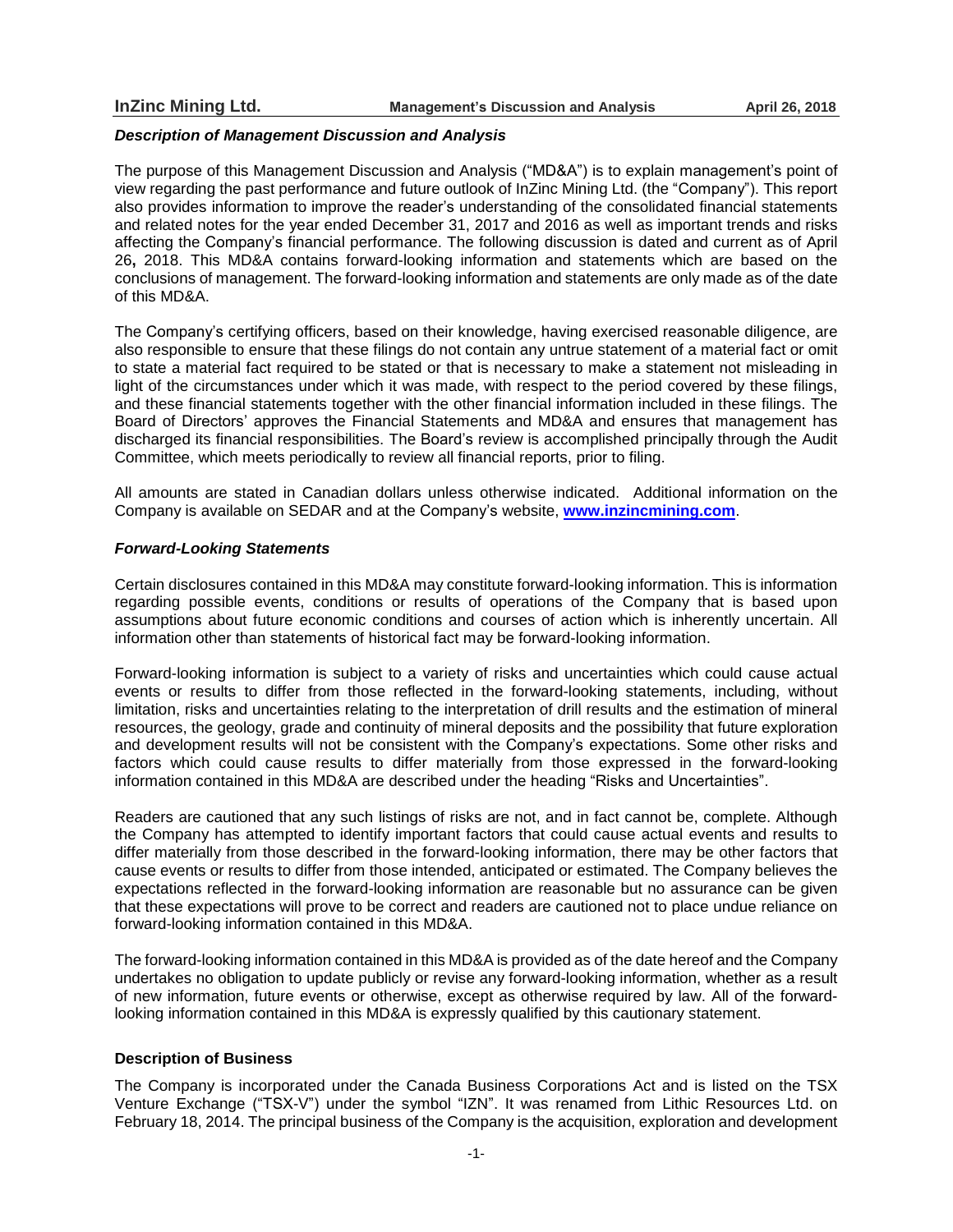of mineral properties ("exploration and evaluation assets"), either solely or through joint ventures and options.

To date the Company has not generated any revenues.

# **Discussion of Operations**

The Company currently holds two active mineral properties at varying stages of exploration and advancement. The Company's flagship West Desert Zinc Property (100% interest) ("West Desert"), formerly known as the Crypto Zinc Property ("Property"), is located in western Utah and the early stage Indy Zinc Property (100% option) ("Indy") is located in south-central British Columbia. Both properties are well located for potential development with proximal access to power, roads and rail infrastructure. In addition to exploring its existing properties, the Company is engaged in a continuing review of other properties and projects for possible acquisition.

In 2014 the Company announced the results of a positive Preliminary Economic Assessment ("PEA") on the Company's West Desert ("WD") deposit located approximately 160 km south west of Salt Lake City, Utah. The PEA, based on conventional bulk underground mining and processing, estimated an after tax NPV(8%) of US \$258,000,000 and IRR of 23% over a 15 year mine life assuming base case long term metal prices (US; zinc = \$1/lb, copper = \$3/lb, iron = \$105/t, indium = \$600/kg, silver = \$21/oz, gold = *\$1,300 /oz)*. The 2014 PEA outlined an indicated resource of 13.0 million tonnes grading 2.16% zinc, 0.23% copper, 33 g/t indium and 48% magnetite, plus an inferred resource of 46.0 million tonnes grading 1.76% zinc, 0.22% copper, 24 g/t indium and 48% magnetite. The WD deposit remains open for expansion in several directions and the 2014 PEA highlighted continued exploration as an integral part of further work leading to a Prefeasibility Study at West Desert.

For additional information on the West Desert PEA please refer to the Company's press release dated April 1, 2014 and the Company's report entitled "Technical Report on the West Desert Zinc-Copper-Indium-Magnetite Project, Preliminary Economic Assessment, Juab County, Utah" at [www.inzincmining.com](http://www.inzincmining.com/) or [www.sedar.com.](http://www.sedar.com/)

Indy is located approximately 150 km southeast of the city of Prince George, BC. Known mineralization includes a 450 m long trend outlined by five shallow, wide-spaced historical drill holes with intersections ranging from 1.5 m to 19.7 m widths and grading from 1.9% to 8.9% zinc, 1.0 g/t to 55.6 g/t silver and 0.04% to 2.4% lead. Historical intersections are estimated within 100 m of surface and open for expansion on strike and at depth. Surface geochemistry completed in 2017 indicates this mineralization may extend for a further 800 m to the north. In addition, multiple, large soil geochemical anomalies over 6.5 km strike, offer potential for additional discoveries.

The Company's West Desert and Indy projects are at the exploration stage and have not generated any revenues. At December 31, 2017, the Company had not yet achieved profitable operations and has a deficit of \$8,619,097(December 31, 2016 - \$8,126,512).

Since the Company's properties are at the exploration stage, it does not have operations or operating results in the conventional use of the terms. The Company's financial success will ultimately be dependent upon finding economically recoverable mineral reserves, confirmation of its interest in those reserves and its ability to obtain the necessary financing to profitably produce those reserves. Further information on the Company's properties can be found on the Company's website at www.inzincmining.com.

## **Mineral Properties**

# West Desert

In May of 2005, the Company signed an agreement to purchase a 100% interest in the Property from EuroZinc Mining Corporation ("EuroZinc") in exchange for 1,500,000 shares and \$25,000 in cash. The Property, at the time of acquisition, consisted of several claims which were subject to a 1.5% net smelter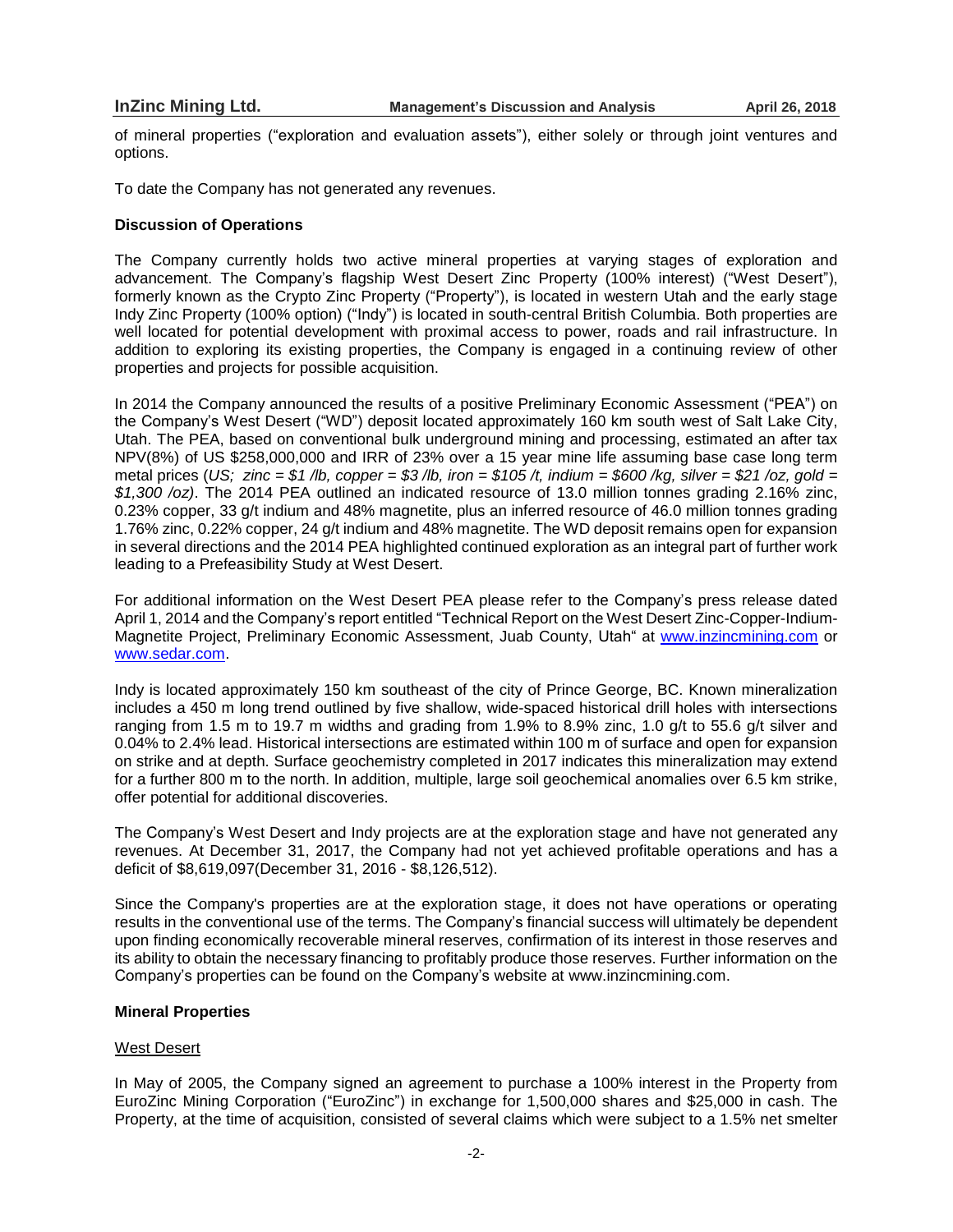returns royalty ("NSR") and a future cash payment (\$1,000,000 upon completion of financing necessary to bring the Property into production) held by Vaaldiam Mining Ltd. Since the 2005 acquisition from EuroZinc, the Company has acquired, either wholly or in part, several additional claims.

West Desert comprises 4,258 acres and is located about 160 km southwest of Salt Lake City, Utah. Early mining activity includes the historic Fish Springs Mining District from which recorded production of 2,700,000 oz of silver occurred from the late 19th century through the mid-1950's. West Desert was discovered in the 1960's and was originally explored for its iron potential. Drilling campaigns in the 1980's, 1990's and by the Company in 2007-2008 have subsequently outlined the large zinc resources currently hosted in the WD deposit. The property is crossed by a power-line, is easily accessible by road and has railheads within 90 km.

The WD deposit is a significant carbonate replacement deposit, similar in many respects to the deposits comprising the world class Bingham, Park City and Tintic mining districts located some 130 km to the east. Zinc mineralization at West Desert is concentrated in two contiguous zones, known as the Main and Deep (CRD) Zones hosted in a sequence of Cambrian to Ordovician carbonate rocks cut by a quartz monzonite intrusive of Late Eocene age. The Main zone is generally oxidized to a maximum depth of about 250 m. The general distribution of mineralization on the West Desert property shows zoning similar to that in typical porphyry/CRD systems, with an inner zone of molybdenum-rich mineralization grading outwards through copper and zinc, then lead, silver and manganese with increasing distance from the intrusive.

Various historic workings in the Fish Springs District were developed on high grade silver-lead replacement deposits controlled by structures and occur to the east of the WD deposit. Total production in the district, in which the single largest mine by far was the Utah Mine, is recorded at about 20,300 tons grading 128 ounces silver per ton (4,389 gpt) and 44% lead. High grade intercepts of silver-rich replacement style mineralization have been encountered in drilling outside of the historical mine area.

From 2006 to 2010 the Company completed geophysical surveys, metallurgical studies and over 10,000 m of diamond drilling. In September 2010 the Company completed a PEA of the West Desert project.

In 2014 the Company completed a revised PEA of the West Desert project which supersedes all earlier reports.

# *2014 PEA Highlights*

- After tax NPV(8%) of US \$258 million, IRR of 23% and payback of 3.7 years assuming base case long term metal prices (US\$; zinc = \$1 /lb, copper = \$3 /lb, iron = \$105 /t, indium = *\$600 /kg, silver = \$21 /oz, gold = \$1,300 /oz)*
- conventional bulk underground mining of sulphide resources
- 2.37 million tonnes per year mined over a 14.8 year mine life
- conventional processing to produce three clean concentrates
- zinc recoveries of 92% into a concentrate grading 55% zinc and containing high levels of indium
- copper recoveries of 74% into a concentrate grading 29% copper with payable levels of silver and gold
- average annual production of 107.9 million lbs zinc, 9.9 million lbs copper and 1.0 million tonnes iron concentrate (magnetite)
- Initial and life-of-mine capex of US \$247.4 million and US \$388.9 million, respectively
- good potential for resource expansion

For additional information on the West Desert PEA please refer to the Company's press release dated April 1, 2014 and the Company's report entitled "Technical Report on the West Desert Zinc-Copper-Indium-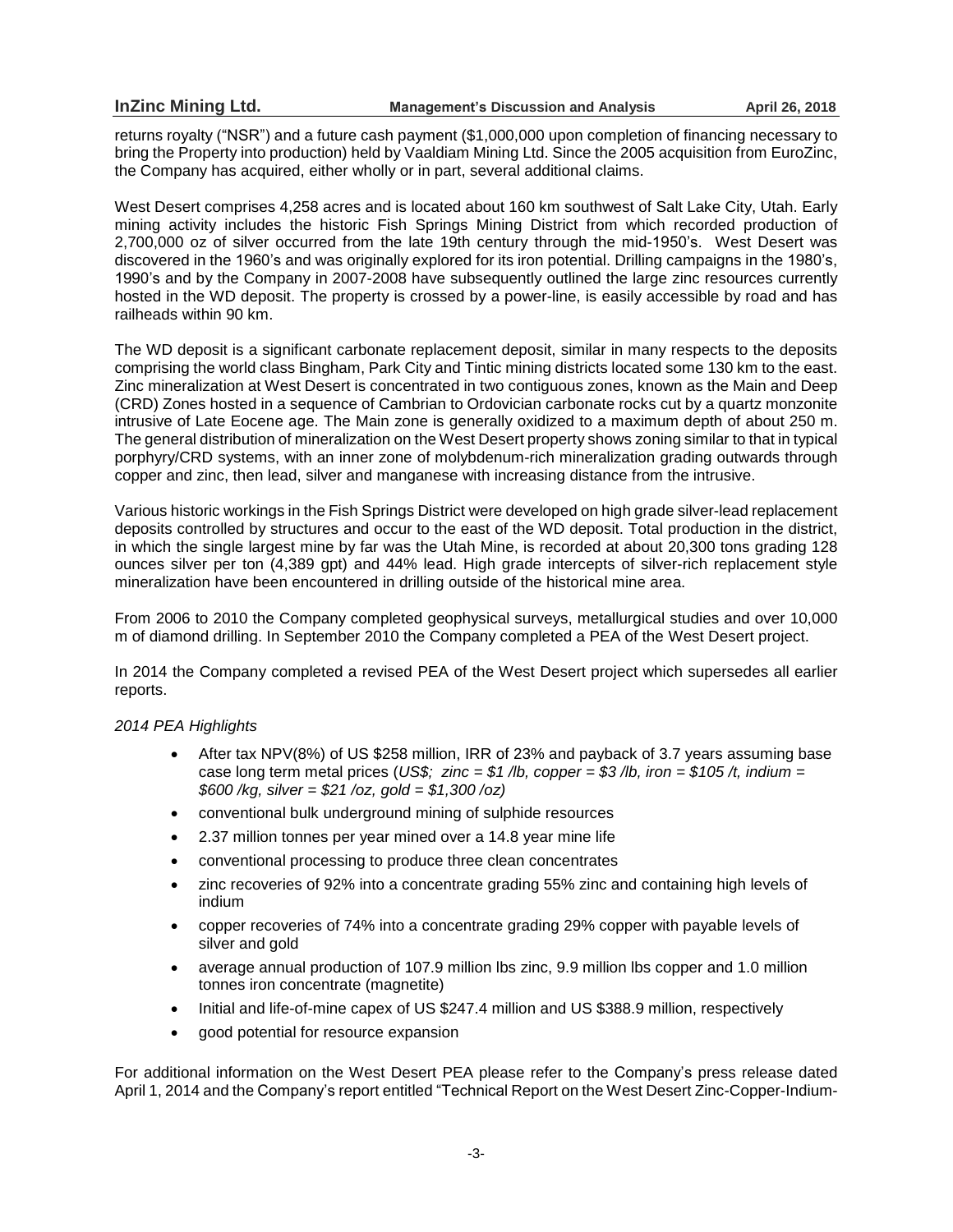Magnetite Project, Preliminary Economic Assessment, Juab County, Utah" at [www.inzincmining.com](http://www.inzincmining.com/) or [www.sedar.com.](http://www.sedar.com/)

Note: The PEA is considered preliminary in nature. It includes Inferred mineral resources that are considered too *speculative to have the economic considerations applied that would enable classification as mineral reserves. There* is no certainty that the conclusions within the PEA will be realized. Mineral resources that are not mineral reserves *do not have demonstrated economic viability.*

#### *2018 Expenditure Requirements*

An estimated total of US \$34,000 is required in 2018 to keep the claims and leases comprising the West Desert property in good standing.

# Indy

On January 26, 2017, the Company received TSX-V approval to enter into an option agreement to acquire a 100% interest in Indy from Pac Shield Resources Inc. ("PSR"), a private British Columbia company. Indy is located approximately 150 km southeast of the city of Prince George, British Columbia. The property is 85 km south of the CNR transcontinental railway and 65 km south of the Yellowhead highway at elevations ranging from 950 m to 1300 m. Northern portions of the property are accessed by well-maintained Forest Service roads on a seasonal basis.

Pursuant to the agreement with PSR, the Company has the option to earn a 100% interest over a five year period by making staged cash payments totaling \$305,000 (\$55,000 paid to date), issuing an aggregate of 2,100,000 shares (400,000 issued to date) and completing work commitments of \$2,600,000 first year work commitment of \$75,000 have been completed). In addition, a \$500,000 cash payment and the issuance of 500,000 shares of the Company will be made to PSR if the Company files a technical report establishing a 500,000,000 pound zinc resource on the property. A further \$500,000 cash payment will be made to PSR should the Company file a technical report establishing a 750,000,000 pound zinc resource on the property. The property is subject to a 1.0% NSR held by PSR (the "PSR NSR") and a 1.5% NSR held by Kerry Curtis, a director, Chairman of the Board and former interim Chief Executive Officer of the Company, and a director and the controlling shareholder of PSR. On exercise of the option and prior to completion of a feasibility study on the property, the Company has the right to purchase the PSR NSR for \$1,500,000.

Indy comprises claims (3,100 Ha) covering a 9.8 km continuous strike of sedimentary rock sequences spanning the Cambrian to Lower Mississippian; a geological period known to produce most of the major western Canadian zinc deposits.

Activity in the area is first recorded by Kennco who between 1980 and 1982 completed mapping and soil geochemistry resulting in the definition of three large zinc-lead-silver geochemical anomalies. This was followed by four diamond drill holes on two selected geochemical targets.

In 1988, Cominco optioned the property from Kennco and completed extensive soil geochemistry programs. Five shallow, wide-spaced diamond drill holes drilled by Cominco in 1989-90 targeted a portion of a high contrast soil anomaly (Anomaly B). All five holes intersected mineralization at estimated vertical depths less than 100 m, outlining a 450 m long mineralized trend. Drill intersections ranged from 1.5 m to 19.7 m, grading from 1.9% to 8.9% zinc, 1.0 g/t to 55.6 g/t silver and 0.04% to 2.4% lead. True widths of these intersections are not known and in some cases core recoveries were less than 50%. Descriptions of the mineralized drill intersections include the minerals sphalerite, galena and barite in fractures and breccias hosted in dolostone, all of which are common constituents of Mississippi Valley Type (MVT) deposits.

Cominco returned the property to Kennco post 1991, after which only minor activities are recorded.

*2018 Expenditure Requirements*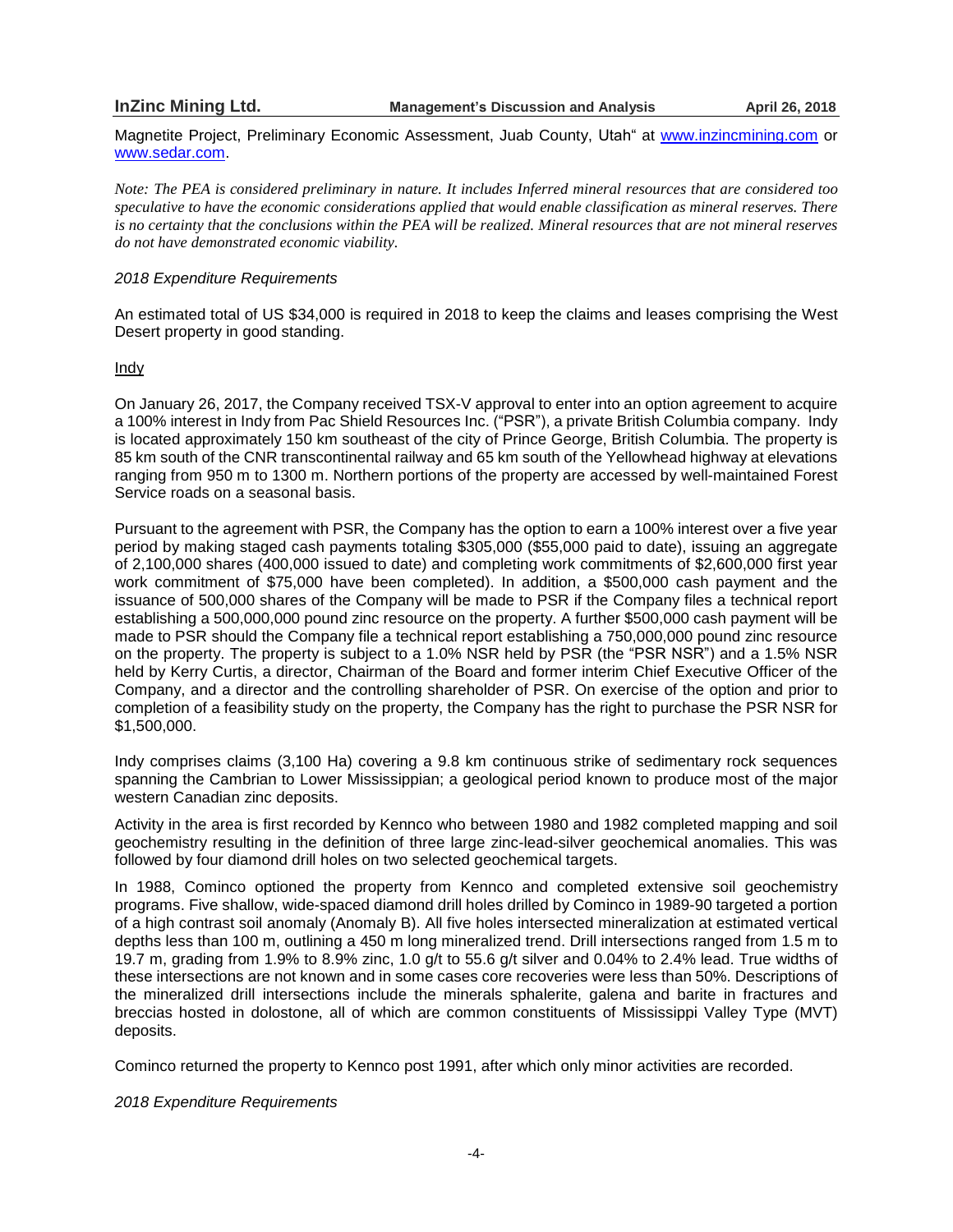Under the terms of the Indy option agreement, additional expenditures of \$200,000 are required on or before January 29, 2018.

# **Summary of Recent Activities (for the period January 1, 2017 to April 26, 2018)**

# **The Company completed the following activities during the twelve months ended December 31, 2017 and subsequent events:**

#### WEST DESERT

In September 2017 the Company provided results of its review with respect to project advancement strategies at the West Desert project. The review highlighted the potential for silver-rich zinc mineralization in addition to copper-rich zinc mineralization in an untested area extending over 650 m east of the WD deposit, which is itself open for expansion in several directions and contains a large resource as defined in the 2014 PEA.

The exploration potential to the east of the WD deposit is based, in part, on the presence of multiple silver rich intersections and a high-grade copper-zinc massive sulphide intersection in historical drill hole CC-43, which was drilled below a past-producing silver mine located 650 m east of the deposit. As this area of exploration potential is adjacent to the WD deposit and coincides with underground development plans designed in the 2014 PEA, future exploration drilling is assigned a priority.

#### *Silver Potential*

Known silver mineralization on the property includes numerous surface occurrences and past producing mines collectively described as the historic Fish Springs Mining District. The district included several operations including the Utah Silver mine, which produced 2.7 million ounces of silver, operated from 1860 until 1950 and is centered 650 m east of the WD deposit. The proximity of the Utah Silver mine to the WD deposit, its enriched precious metal content and the depth extent of this mineralization are of key interest. Silver is not currently included in the 2014 PEA resources comprising the WD deposit.

### *Exploration Plans*

In April 2018 the Company commenced diamond drilling. The Phase 1 program of approximately 3,500 m will focus on exploration and expansion of the WD deposit and the highly prospective area to the east. Wide spaced drill holes will focus on three objectives:

• Explore silver-rich zinc mineralization east of the WD deposit and below the historic Utah Silver mine

• Explore for copper and zinc rich massive sulphides east of the WD deposit

• Test for extensions of the WD deposit, distribution of higher grade zinc domains and extension of indium bearing mineralization at the WD deposit

Geophysical surveys, completed in January 2018, support target selection and corresponding drill hole locations over the exploration area.

The Company believes that further exploration of the property is strongly warranted prior to advanced economic studies and pre-development activities.

# INDY

From June to August of 2017 the Company completed a surface exploration program on the Indy project. The 2017 field program consisted of geochemical surveys, geological mapping and prospecting in the anomaly B and C areas, two of four high priority areas occurring over a 6.5 km trend at Indy.

Highlights from the 2017 exploration program include: *Anomaly B Area*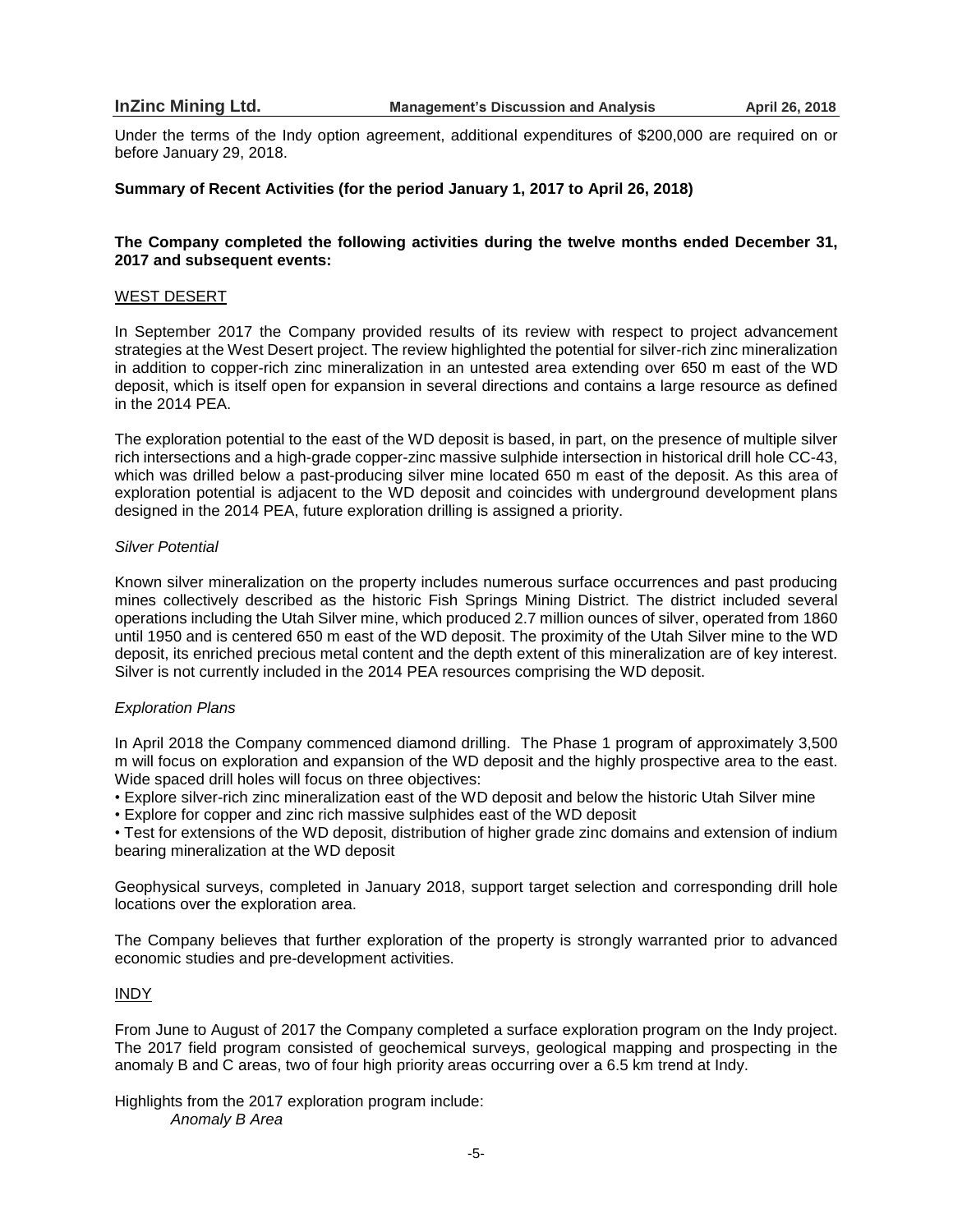- Hosts 450 m long mineralized zone discovered by soil geochemistry in 1988
- Expanded detailed sampling to 1.5 km by 300 m area in 2017

• Extended soil anomaly associated with known mineralized zone northwest by 800 m – remains open

- Identified extensive new soil anomalies immediately west and north of mineralized zone
- Aggregate length of 1.8 km of newly outlined soil geochemical anomalies

# *Anomaly C*

- Outlined continuous zinc in soil anomaly over 600 m in length
- Open for expansion to the north and south

# *Exploration Plans*

A range of follow-up programs are being planned for Indy in 2018 including; drilling, surface geochemistry, geology and prospecting. Permitting has been initiated for a diamond drill program the summer of 2018.

# **Summary of Exploration Activities**

The following is a breakdown of the components of the Company's exploration and evaluation assets, on the West Desert and Indy Projects, for the year ended December 31, 2017:

|                                        | <b>West Desert</b> | <b>Indy</b>   | Total         |
|----------------------------------------|--------------------|---------------|---------------|
| <b>Acquisition costs</b>               |                    |               |               |
| Balance, December 31, 2016             | \$<br>394,127      | \$            | \$<br>394,127 |
| Additions during the year:             |                    |               |               |
| Cash payments                          |                    | 30,000        | 30,000        |
| Shares issued                          |                    | 48,000        | 48,000        |
| Staking                                |                    | 1,280         | 1,280         |
|                                        |                    | 79,280        | 79,280        |
| Balance, December 31, 2017             | 394,127            | 79,280        | 473,407       |
| <b>Deferred exploration costs</b>      |                    |               |               |
| Balance, December 31, 2016             | 5,275,540          |               | 5,275,540     |
| Additions during the year:             |                    |               |               |
| Field costs                            | 4,315              | 46,604        | 50,919        |
| Geological, geochemical, geophysical   | 1,694              | 26,333        | 28,027        |
| Property holding costs, taxes and fees | 49,036             | 3,080         | 52,116        |
|                                        | 55,045             | 76,017        | 131,062       |
| Balance, December 31, 2017             | 5,330,585          | 76,017        | 5,406,602     |
| Total, December 31, 2017               | \$5,724,712        | \$<br>155,297 | \$5,880,009   |

# Corporate

On December 21, 2017, the Company closed a non-brokered private placement of 34,980,000 units at a price of \$0.10 per unit for aggregate proceeds of \$3,498,000. Each unit consists of one common share and one-half of one common share purchase warrant. Each full warrant entitles its holder to acquire one common share at an exercise price of \$0.15 for a period of 24 months from the date of issue of the warrant.

On October 12, 2017, the Company announced the appointment of Mr. Wayne Hubert as Chief Executive Officer.

On June 1, 2017, the Company announced the appointment of Ms. Joyce Musial as Vice President, Corporate Affairs.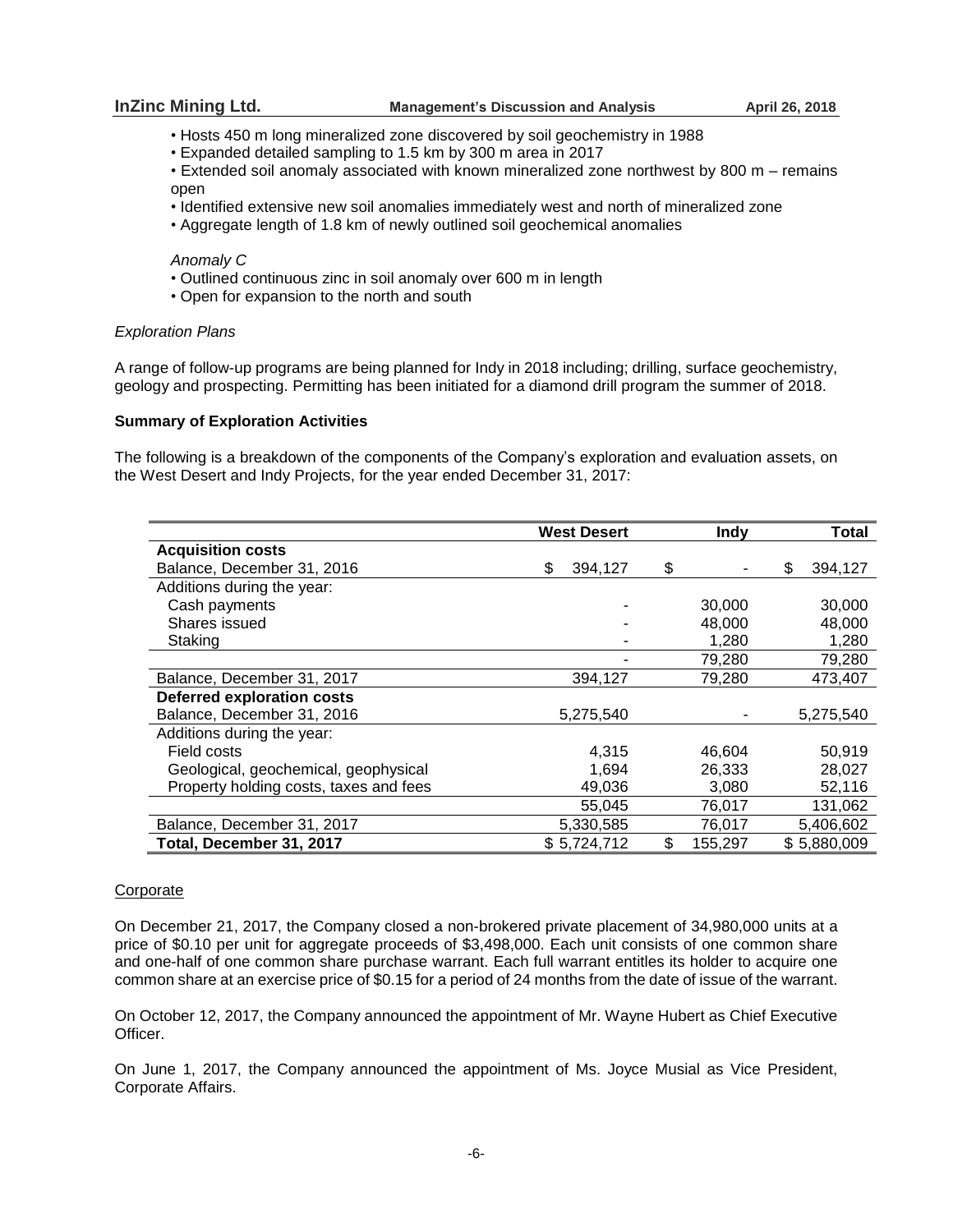### **Selected Annual Information**

The following financial data, which has been prepared in accordance with IFRS, is derived from the Company's financial statements for the year ended December 31, 2017, 2016 and 2015:

|                          |                        | 2017<br>\$ | 2016<br>\$ | 2015<br>Φ  |
|--------------------------|------------------------|------------|------------|------------|
| Loss                     | Total                  | (600, 585) | (495, 357) | (248, 571) |
|                          | Per Share <sup>1</sup> | (0.01)     | (0.01)     | (0.00)     |
| <b>Total Assets</b>      |                        | 9,513,074  | 6,330,794  | 6,570,348  |
| <b>Working Capital</b>   |                        | 3,326,939  | 484,340    | 777,804    |
| <b>Total liabilities</b> |                        | 187,078    | 49,427     | 45,061     |

#### *(1) Basic and diluted*

The Company's projects are at the exploration stage and have not generated any revenues. At December 31, 2017, the Company had not yet achieved profitable operations and has a deficit of \$8,619,097 (2016 - \$8,126,512). These losses resulted in a net loss per share for the year ended December 31, 2017 of \$0.01 (2016 - \$0.01).

The loss and comprehensive loss for the Company has varied from year to year, depending mainly on the amount of communication and investor relations activities, professional fees, exploration activity and whether or not stock options were issued. The loss for 2017 was higher than recent annual periods due to an increase in company operations and higher share-based compensation resulting from the issue of stock options.

# **Selected Quarterly Information**

| <b>Quarter Ended</b> | <b>Revenue</b><br>$(\$)$ | Loss and comprehensive loss<br>(5) | Net loss per share<br>$($ \$) <sup>1</sup> |
|----------------------|--------------------------|------------------------------------|--------------------------------------------|
| December 31, 2017    | Nil                      | (196, 255)                         | 0.00                                       |
| September 30, 2017   | Nil                      | (58, 774)                          | 0.00                                       |
| June 30, 2017        | Nil                      | (229, 815)                         | 0.00                                       |
| March 31, 2017       | Nil                      | (115,980)                          | 0.00                                       |
| December 31, 2016    | Nil                      | (125, 780)                         | 0.00                                       |
| September 30, 2016   | Nil                      | (142, 237)                         | 0.00                                       |
| June 30, 2016        | Nil                      | (163, 241)                         | 0.00                                       |
| March 31, 2016       | Nil                      | (64,099)                           | 0.00                                       |

*(1) Basic and diluted*

# **Fourth Quarter**

The net loss for the quarter ended December 31, 2017 was \$196,255 or \$0.00 per share compared with a loss of \$125,780 or \$0.00 per share during the quarter of the prior year. Sources of variability include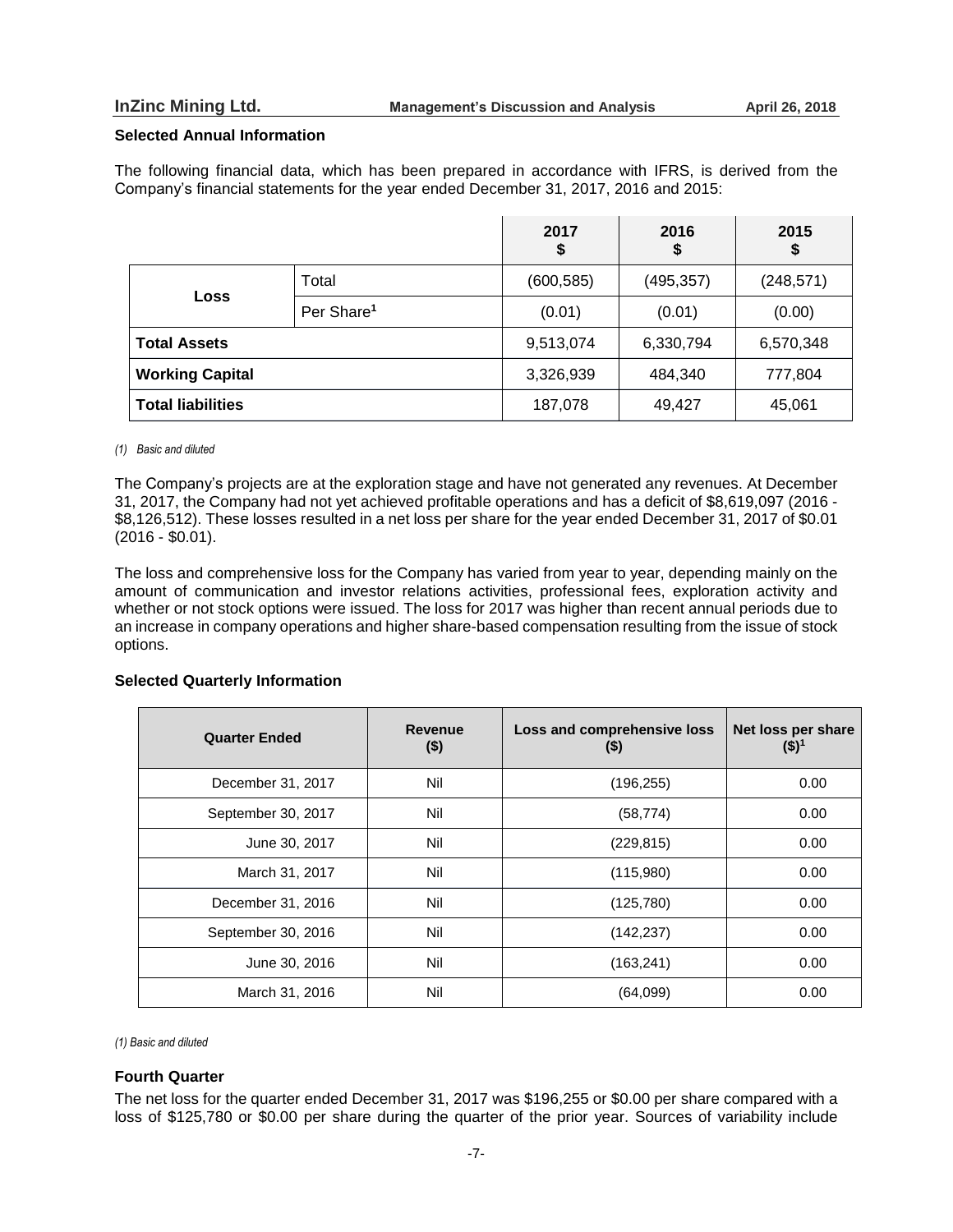expenditures for communication and investor relations, office and miscellaneous costs, share based compensation and travel.

# *Results of Operations*

The following discussion should be read in conjunction with the accompanying Financial Statements and related notes for the period. The operating and administrative expenses for the year ended December 31, 2017 totalled \$602,007 (2016 - \$499,057), including share-based compensation issued during the period, valued at \$270,774 (2016 - \$205,520) calculated using the Black Scholes option pricing model. The most significant expenses for the period ended December 31, 2017 were communication and investor relations, office and miscellaneous costs, professional fees, and share-based compensation.

The table below explains the major changes in expenditures for year ended December 31, 2017 compared with 2016.

| <b>Expenses</b>                         | Increase / Decrease in<br><b>Expenses</b> | <b>Explanation for Change</b>                                                                                                      |
|-----------------------------------------|-------------------------------------------|------------------------------------------------------------------------------------------------------------------------------------|
| Communication and<br>investor relations | Increase of \$28,925                      | Increase is due to additional investor relations and<br>promotional activities such as marketing and<br>attendance at conferences. |
| Management fees                         | Decrease of \$37,227                      | Decrease is due to resignation of former president<br>and CEO; management fees are currently not paid.                             |
| Office and miscellaneous                | Increase of \$42,632                      | Increase is due to increase in corporate activity.                                                                                 |
| Professional fees                       | Decrease of \$25,678                      | Decrease is due to less corporate activity that<br>required legal involvement.                                                     |
| Share based<br>compensation             | Increase of \$65,254                      | Additional incentive share options were issued in<br>2017.                                                                         |
| Travel                                  | Increase of \$28,145                      | Increase is due to increase in corporate activity,<br>including attendance at conferences.                                         |

The table below explains the major changes in expenditures for year ended December 31, 2016 compared with 2015.

| <b>Expenses</b>                         | Increase / Decrease in<br><b>Expenses</b> | <b>Explanation for Change</b>                                                                                                       |
|-----------------------------------------|-------------------------------------------|-------------------------------------------------------------------------------------------------------------------------------------|
| Communication and<br>investor relations | Decrease of \$48,478                      | Decrease is due to reduction in investor relations and<br>promotional activities such as marketing and<br>attendance at conferences |
| Foreign exchange gain                   | Increase of \$60,091                      | Increases is due to significant appreciation of the US\$<br>versus the CDN\$ in 2016                                                |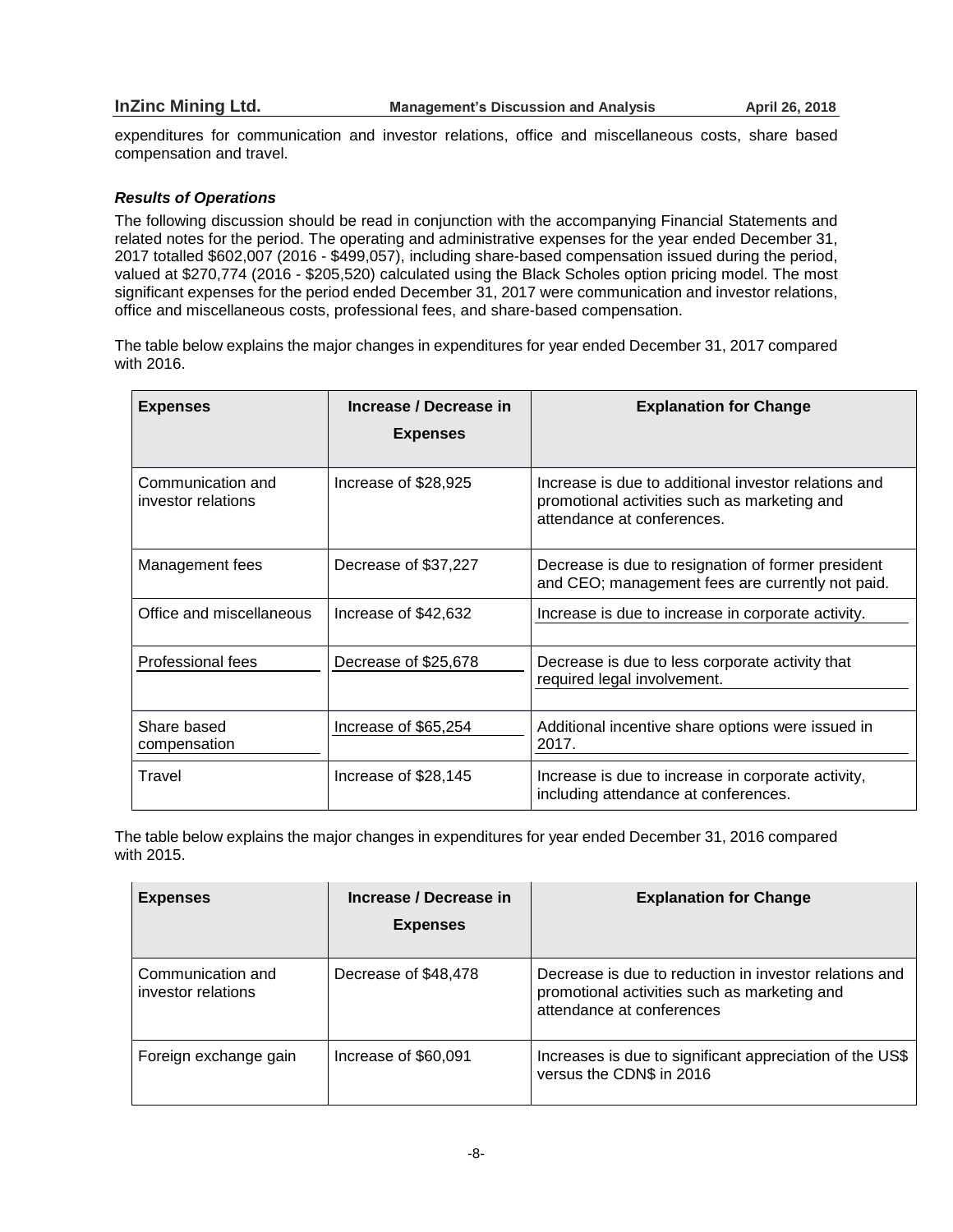| <b>InZinc Mining Ltd.</b> |                             | <b>Management's Discussion and Analysis</b> | April 26, 2018                                                                                 |
|---------------------------|-----------------------------|---------------------------------------------|------------------------------------------------------------------------------------------------|
|                           | Office and miscellaneous    | Increase of \$27,662                        | Increase is due to increase in corporate activity                                              |
|                           | Management fees             | Decrease of \$46,773                        | Decrease is due to resignation of CEO                                                          |
|                           | Professional fees           | Increase of \$51,614                        | Increase is due to greater corporate activity resulting<br>in higher legal and accounting fees |
|                           | Share based<br>compensation | Increase of \$205,520                       | Incentive share options were issued in 2016<br>compared with none in 2015.                     |

# **RELATED PARTY TRANSACTIONS**

The Company entered into the following transactions with related parties during the year ended December 31, 2017:

Summary of key management personnel compensation:

|                                           | For the year ended December 31, |         |         |
|-------------------------------------------|---------------------------------|---------|---------|
|                                           |                                 | 2017    | 2016    |
| Short-term benefits paid or accrued       |                                 |         |         |
| Management fees (C. Staargaard)           | \$                              | £.      | 37,227  |
| Office and miscellaneous (K. Curtis)      |                                 | 36,000  | 21,000  |
| Professional fees (S. Vanry)              |                                 | 32,000  | 24,813  |
| Share-based compensation (K. Curtis)      |                                 | 29,714  | 94,596  |
| Share-based compensation (S. Vanry)       |                                 | 23,312  | 14,681  |
| Share-based compensation (W. Hubert)      |                                 | 91.783  | 20,554  |
| Share-based compensation (L. Montpellier) |                                 | 41,396  | 20,554  |
| Share-based compensation (J. Murphy)      |                                 | 46,695  | 34,579  |
|                                           |                                 | 300,900 | 268,004 |

Included in rent is \$nil (2016 - \$12,000) paid or accrued at cost to a company related by Chris Staargaard, former President and CEO, and \$9,000 (2016 - \$4,500) paid or accrued to a company related by Steve Vanry, the CFO.

Included in accounts payable and accrued liabilities are amounts owing to related parties of \$35,316 (December 31, 2016 - \$6,372).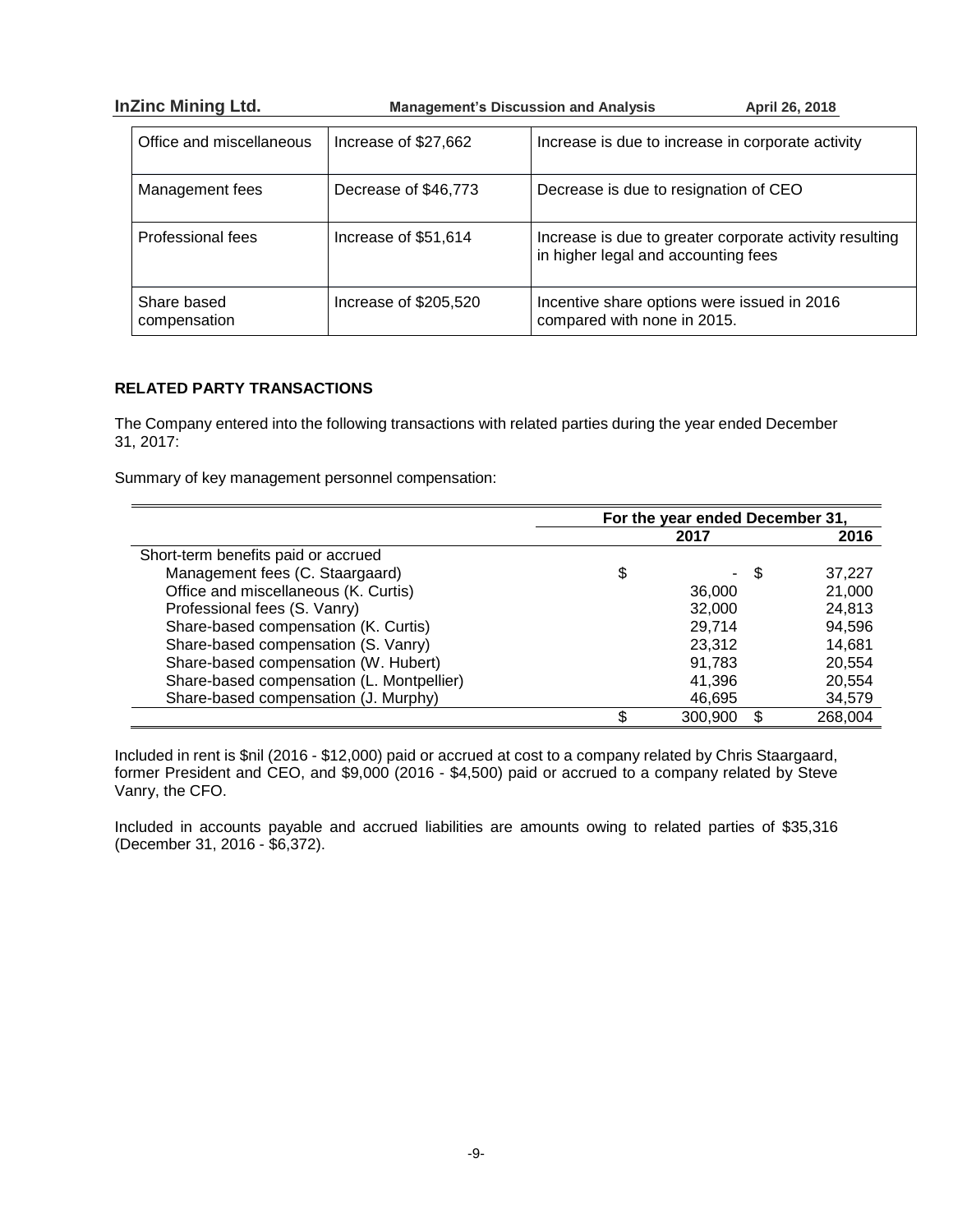# **Liquidity, Financial Position and Capital Resources**

As at December 31, 2017, the Company's liquidity and capital resources are as follows:

|                                  | <b>December 31, 2017</b> | <b>December 31, 2016</b> |
|----------------------------------|--------------------------|--------------------------|
|                                  | \$                       | \$                       |
| Cash                             | 3,483,198                | 482,729                  |
| <b>Receivables</b>               | 13,354                   | 35,294                   |
| Prepaid expenses                 | 15,800                   | 13,870                   |
| Total current assets             | 3,514,017                | 533,767                  |
| Payables and accrued liabilities | 187,078                  | 49,427                   |
| Working capital                  | 3,326,939                | 484,340                  |

The Company had a net working capital position of \$3,326,939 at December 31, 2017 compared with \$484,340 at December 31, 2016. As at December 31, 2017, the Company had sufficient liquidity to meet its obligations for the next year.

The Company had cash on hand of \$3,483,198 on December 31, 2017 (December 31, 2016 - \$482,729). The source of cash during the year was completion of a private placement that raised proceeds, net of finders and legal costs, of \$3,334,555 (2016 - \$nil) and the exercise of stock options for proceeds of \$85,000 (2016 - \$45,000). The primary use of cash during the period was the funding of operations at \$265,182 (2016 - \$292,997) and the acquisition of exploration and evaluation assets of \$153,904 (2016 - \$53,462).

The Company's general and administrative costs, exclusive of any management compensation or direct business costs such as acquisitions, field work or travel, are in the range of \$250,000 annually. These maintenance costs are typical for a public company of this nature and consist of stock exchange fees, legal fees, accounting and audit fees, transfer agent fees and general office expenses such as rent, basic administrative assistance and phone.

The Company has no known mineral reserves and is not in commercial production on any of its properties and accordingly, the Company does not generate cash from operations. The Company finances exploration activities by raising capital from equity markets from time to time.

# **Proposed Transactions**

There are no proposed transactions to be reported.

# **Risks and Uncertainties**

The business and operations of the Company are subject to numerous risks, many of which are beyond the Company's control. The Company considers the risks set out below to be some of the most significant to potential investors in the Company, but not all of the risks associated with an investment in securities of the Company. If any of these risks materialize into actual events or circumstances or other possible additional risks and uncertainties of which the Company is currently unaware or which it considers to be material in relation to the Company's business actually occur, the Company's assets, liabilities, financial condition, results of operations (including future results of operations), business and business prospects,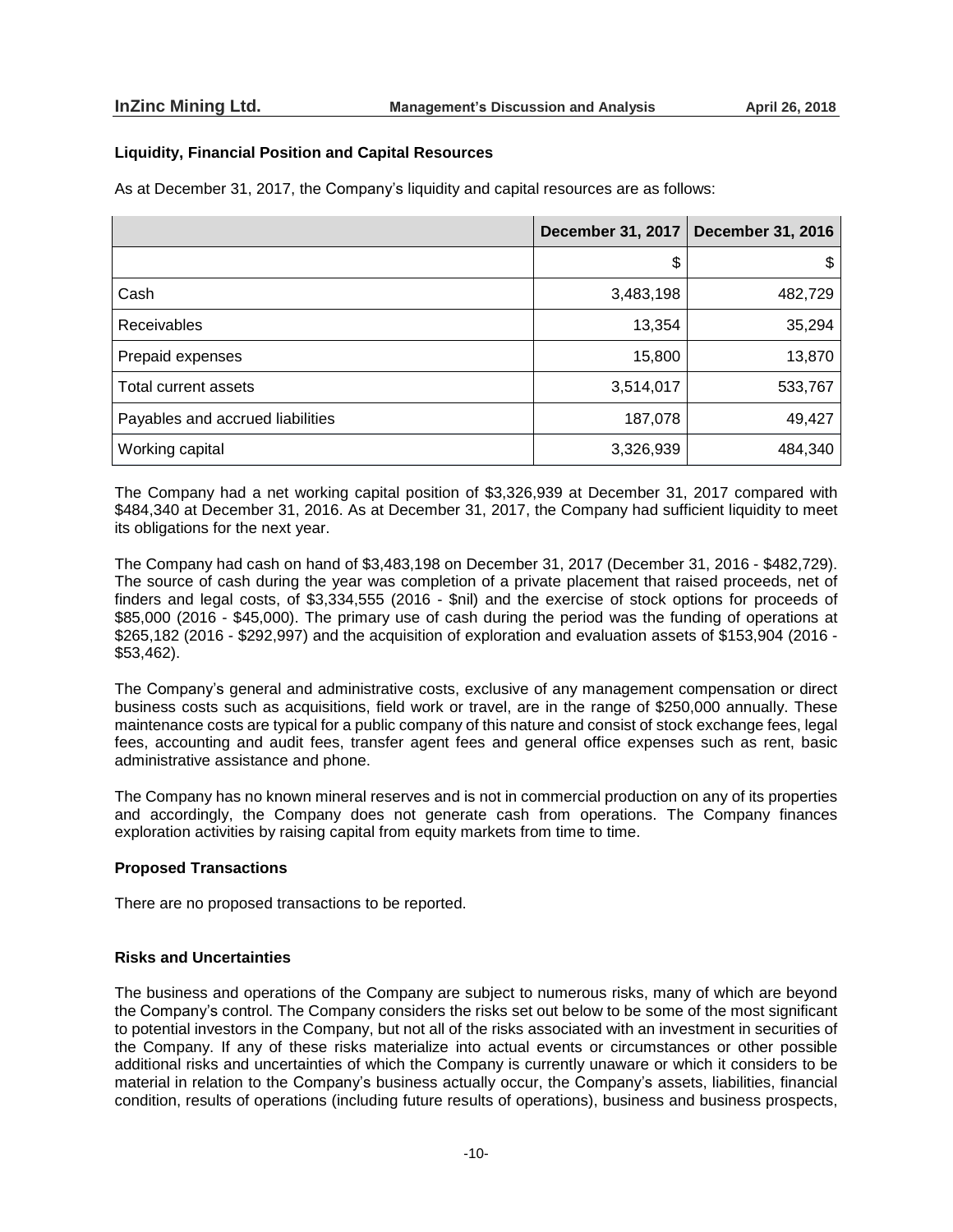are likely to be materially and adversely affected. In such circumstances, the price of the Company's securities could decline and investors may lose all or part of their investment.

### *History of losses*

The Company has incurred net losses since inception and as of December 31, 2017, had an accumulated deficit of \$8,619,097.

### *No history of dividends*

Since incorporation, the Company has not paid any cash or other dividends on its common stock and does not expect to pay such dividends in the foreseeable future, as all available funds will be invested primarily to finance its mineral exploration programs. The Company will need to achieve profitability prior to any dividends being declared.

### *Dilution*

The Company does not generate any revenues and does not have sufficient financial resources to undertake by itself all of its planned expenditures. The Company has limited financial resources and has financed its operations primarily through the sale of securities such as common shares. The Company will need to continue its reliance on the sale of such securities for future financing, resulting in dilution to the Company's existing shareholders. The amount of additional funds required will depend largely on the success of the Company's exploration programs.

Further expenditures will depend on the Company's ability to obtain additional financing which may not be available under favourable terms, if at all.

# *Capital and liquidity risk*

The amount of financial resources available to invest for the enhancement of shareholder value is dependent upon the size of the treasury, profitable operations, and willingness to utilize debt and issue equity. Due to the size of the Company, financial resources are limited and if the Company exceeds growth expectations or finds investment opportunities it may require debt or equity financing. There is no assurance that the Company will be able to obtain additional financial resources that may be required to successfully finance transactions or compete in its markets on favourable commercial terms.

### *Dependence on key personnel*

Loss of certain members of the executive team or key operational leaders of the company could have a disruptive effect on the implementation of the Company's business strategy and the efficient running of day-to-day operations until their replacement is found. Recruiting personnel is time consuming and expensive and the competition for a professional is intense. The Company may be unable to retain its key employees or attract, assimilate, retain or train other necessary qualified employees, which may restrict its growth potential.

### *Mineral exploration*

Mineral exploration is subject to a high degree of risk, which even a combination of experience, knowledge and careful evaluation may fail to overcome. These risks may be even greater in the Company's case given its formative stage of development. Furthermore, exploration activities are expensive and seldom result in the discovery of a commercially viable resource. There is no assurance that the Company's exploration will result in the discovery of an economically viable mineral deposit.

### *Preliminary Economic Assessments*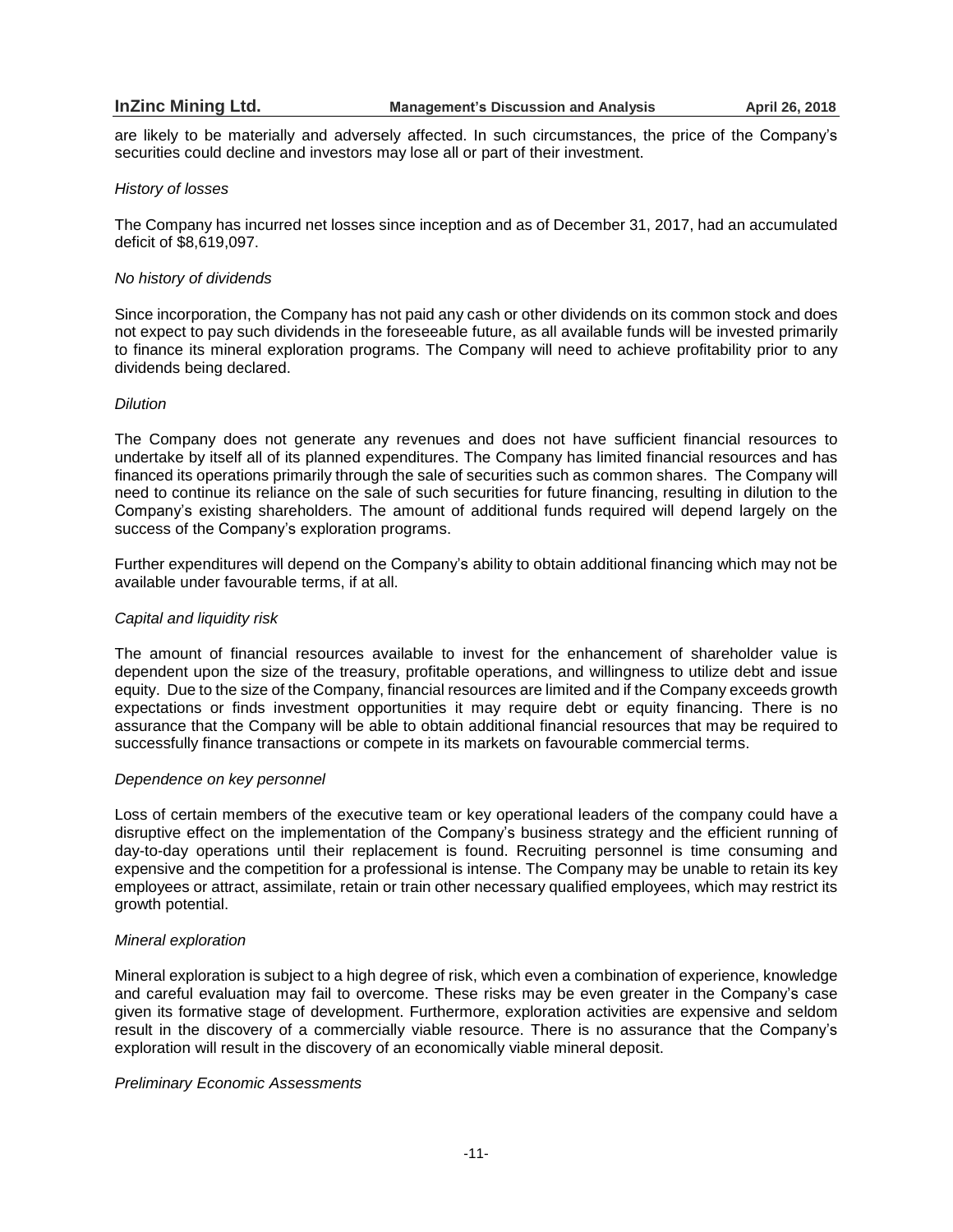Preliminary Economic Assessments are considered to be preliminary in nature. They include Inferred mineral resources that are considered too speculative to have the economic considerations applied that would enable their classification as mineral reserves. There is no certainty that the conclusions within a Preliminary Economic Assessment will be realized. Mineral resources that are not mineral reserves do not have demonstrated economic viability.

# *Management of industry risk*

The Company is engaged primarily in mineral exploration and manages related industry risk issues directly. The Company's mineral exploration activities expose it to potential environmental liability risk. It is management's policy to review environmental compliance and exposure on an ongoing basis. The Company follows industry standards and specific project environmental requirements. The Company is currently in the exploration stage on its property interests and has not determined whether significant site recovery costs will be required. Management is not aware of and does not anticipate any significant environmental remediation costs or liabilities in respect of its current operations.

# *Commodity and equity prices*

The Company has exposure to price risk with respect to commodity and equity prices. Equity price risk is defined as the potential adverse impact on the Company's earnings due to movements in individual equity prices or general movements in the level of the stock market. Commodity price risk is defined as the potential adverse impact on earnings and economic value due to commodity price movements and volatilities.

# **Critical Accounting Estimates**

The preparation of the consolidated financial statements in conformity with IFRS requires management to make certain estimates, judgments and assumptions that affect the reported amounts of assets and liabilities at the date of the financial statements and the reported expenses during the year.

Although management uses historical experience and its best knowledge of the amount, events or actions to form the basis for judgments and estimates, actual results may differ from these estimates.

Estimates are made when applying accounting policies. The critical estimates that have the most significant effects on the amounts recognized in the consolidated financial statements are as follows:

# *Economic recoverability and probability of future economic benefits of exploration and evaluation assets*

Management has determined that exploration, evaluation, and related costs incurred which were capitalized may have future economic benefits and may be economically recoverable. Management uses several criteria in its assessments of economic recoverability and probability of future economic benefits including, geologic and other technical information, a history of conversion of mineral deposits with similar characteristics to its own properties to proven and probable mineral reserves, the quality and capacity of existing infrastructure facilities, evaluation of permitting and environmental issues and local support for the project.

### *Valuation of share-based compensation*

The Company uses the Black-Scholes Option Pricing Model for valuation of share-based compensation. Option pricing models require the input of subjective assumptions including expected price volatility, interest rate, and forfeiture rate. Changes in the input assumptions can materially affect the fair value estimate and the Company's earnings and equity reserves.

*Income taxes*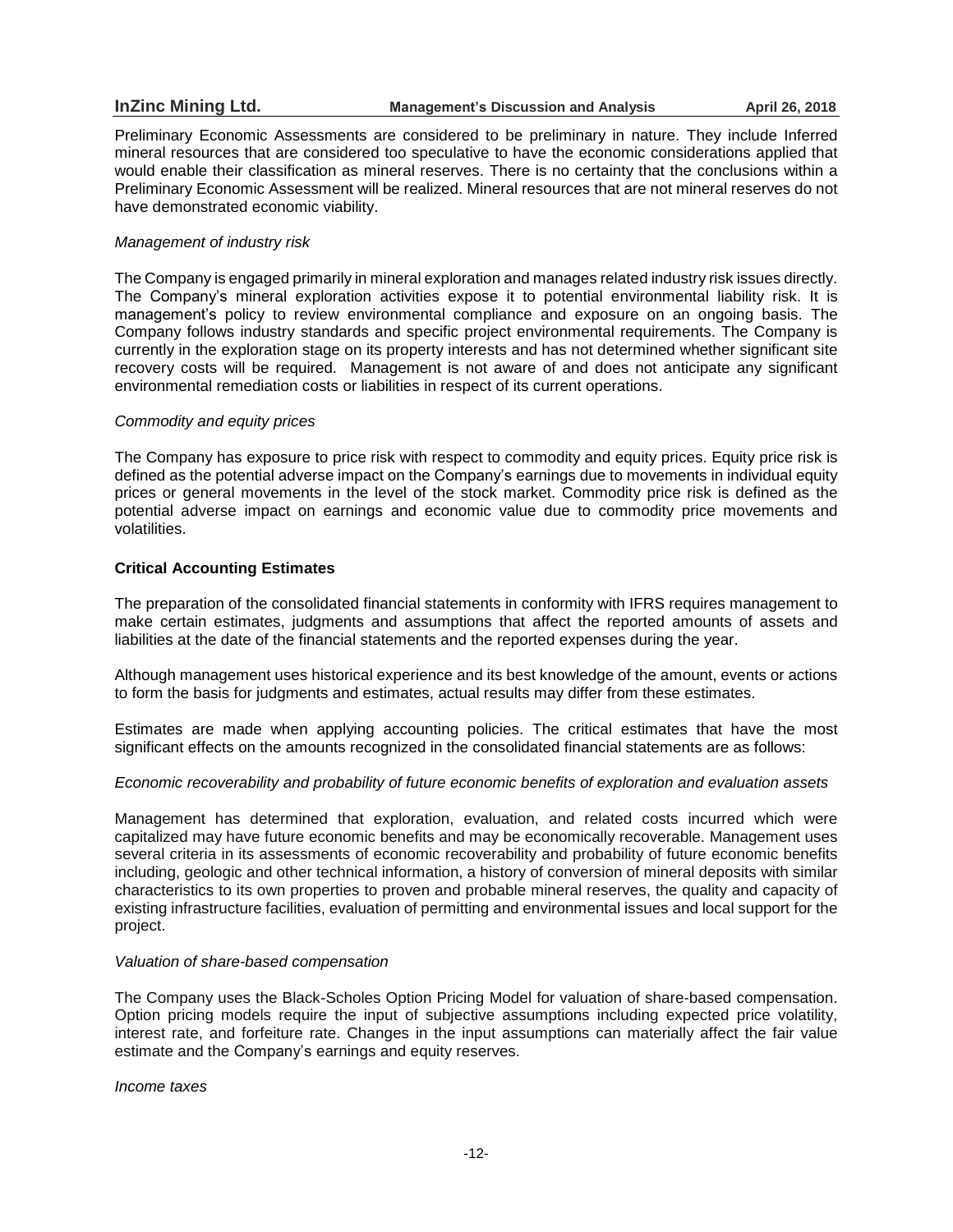# **InZinc Mining Ltd. Management's Discussion and Analysis April 26, 2018**

In assessing the probability of realizing deferred tax assets, management makes estimates related to expectation of future taxable income, applicable tax opportunities, expected timing of reversals of existing temporary differences and the likelihood that tax positions taken will be sustained upon examination by applicable tax authorities. In making its assessments, management gives additional weight to positive and negative evidence that can be objectively verified.

# **Accounting pronouncements not yet effective**

A number of new standards, amendments to standards and interpretations applicable to the Company are not yet effective for the year ending December 31, 2017 and have not been applied in preparing these consolidated financial statements.

- a. IFRS 9, "Financial Instruments", replaces the guidance in IAS 39, "Financial Instruments: Recognition and Measurement", and includes requirements for recognition and measurement, impairment, recognition and general hedge accounting. The standard is effective for annual periods beginning on or after January 1, 2018, with earlier application permitted.
- b. IFRS 15, "Revenue from Contracts with Customers", establishes principles that an entity shall apply to report useful information to users of financial statements about the nature, amount, timing and uncertainty of revenue and cash flows arising from a contract with a customer. The standard is effective for annual periods beginning on or after January 1, 2018, with earlier application permitted.
- c. IFRS 16, "Leases" replaces IAS 17, "Leases". The new standard requires lessees to recognize a lease liability reflecting future lease payments and a "right-of-use asset" for virtually all lease contracts, and to record it on the statement of financial position, except with respect to lease contracts that meet limited exception criteria. The standard is effective for annual periods beginning on or after January 1, 2019, with earlier application permitted. The Company does not intend to early adopt IFRS 16.

The expected impact of the new standards is increased financial statement note disclosure.

### **Off-Balance Sheet Arrangements**

The Company does not have any off-balance sheet arrangements.

# *Financial Instruments and Management of Financial Risk*

Financial instruments measured at fair value are classified into one of three levels in the fair value hierarchy according to the relative reliability of the inputs used to estimate the fair values. The three levels of the fair value hierarchy are:

- Level 1 Unadjusted quoted prices in active markets for identical assets or liabilities;
- Level 2 Inputs other than quoted prices that are observable for the asset or liability either directly or indirectly; and
- Level 3 Inputs that are not based on observable market data.

Cash and marketable securities are measured at fair value using level 1 inputs. The value of receivables, reclamation deposit, and accounts payable and accrued liabilities approximates their carrying values. The Company is exposed to a variety of financial risks by virtue of its activities including currency, credit, interest rate, liquidity and price risk.

*Credit risk*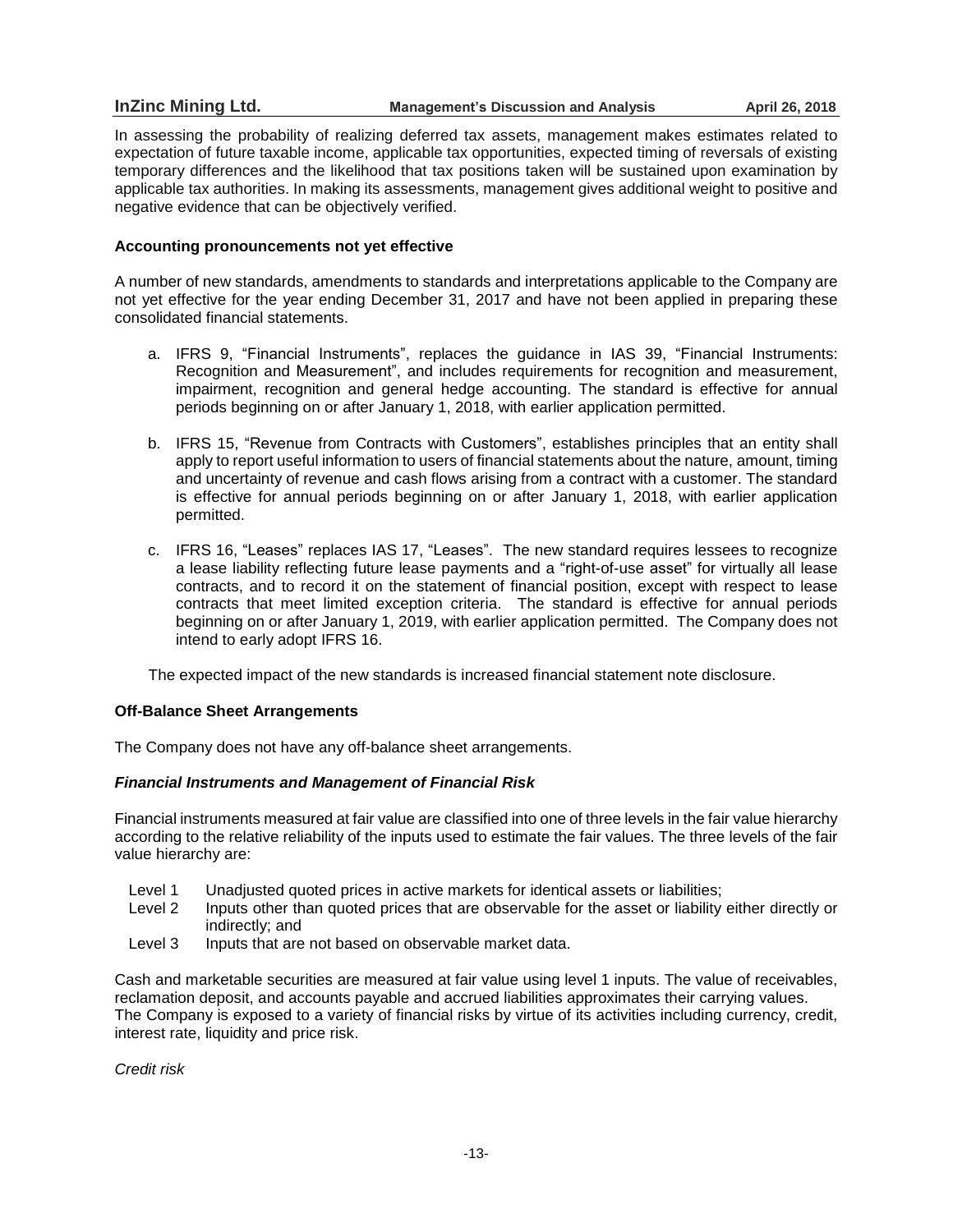# **InZinc Mining Ltd. Management's Discussion and Analysis April 26, 2018**

The Company is exposed to industry credit risks arising from its cash holdings and receivables. The Company manages credit risk by placing cash with major Canadian financial institutions. The Company's receivables are due from the Federal Government of Canada. Management believes that credit risk related to these amounts is nominal.

# *Liquidity risk*

Liquidity risk is the risk that the Company will not have sufficient funds to meet its financial obligations when they are due. To manage liquidity risk, the Company reviews additional sources of capital and financing to continue its operations and discharge its commitments as they become due.

### *Interest rate risk*

Interest rate risk is the risk that the fair value of future cash flows of a financial instrument will fluctuate because of changes in market interest rates. The Company is not exposed to interest rate risk as it does not have any significant financial instruments with interest rates, with the exception of cash. Interest earned on cash is based on prevailing bank account interest rates, which may fluctuate. A 1% change in interest rates would result in a nominal difference for the year ended December 31, 2017.

# *Foreign currency risk*

The Company is exposed to foreign currency risk on fluctuations related to cash and accounts payables and accrued liabilities that are denominated in United States Dollars. However, management believes the risk is not currently significant.

# *Other risks*

The Company will need additional funding to complete its short and long term objectives. The ability of the Company to raise such financing in the future will depend on the prevailing market conditions, as well as the business performance of the Company. Current global financial conditions have been subject to increased volatility which has negatively impacted access to public financing. There can be no assurances that the Company will be successful in its efforts to raise additional financing on terms satisfactory to the Company. The market price of the Company's shares at any given point in time may not accurately reflect value. If adequate funds are not available or not available on acceptable terms, the Company may not be able to take advantage of opportunities, to develop new projects or to otherwise respond to competitive pressures.

The Company is dependent upon the services of key executives, including the Chief Executive Officer. Certain directors and officers of the Company also serve as directors and/or officers of other companies involved in mineral exploration and development and, consequently, there exists the possibility for such directors and officers to be in a position of conflict.

**Authorized and issued share capital as at April 26, 2018:**

Issued and outstanding: 108,885,419 common shares

Options outstanding are as follows:

| <b>Number of Options</b> | <b>Exercise Price</b> | <b>Expiry Date</b> |
|--------------------------|-----------------------|--------------------|
| 1,500,000                | 0.135                 | May 31, 2020       |
| 1,300,000                | 0.13                  | December 20, 2020  |
| 2,650,000                | 0.09                  | May 31, 2021       |